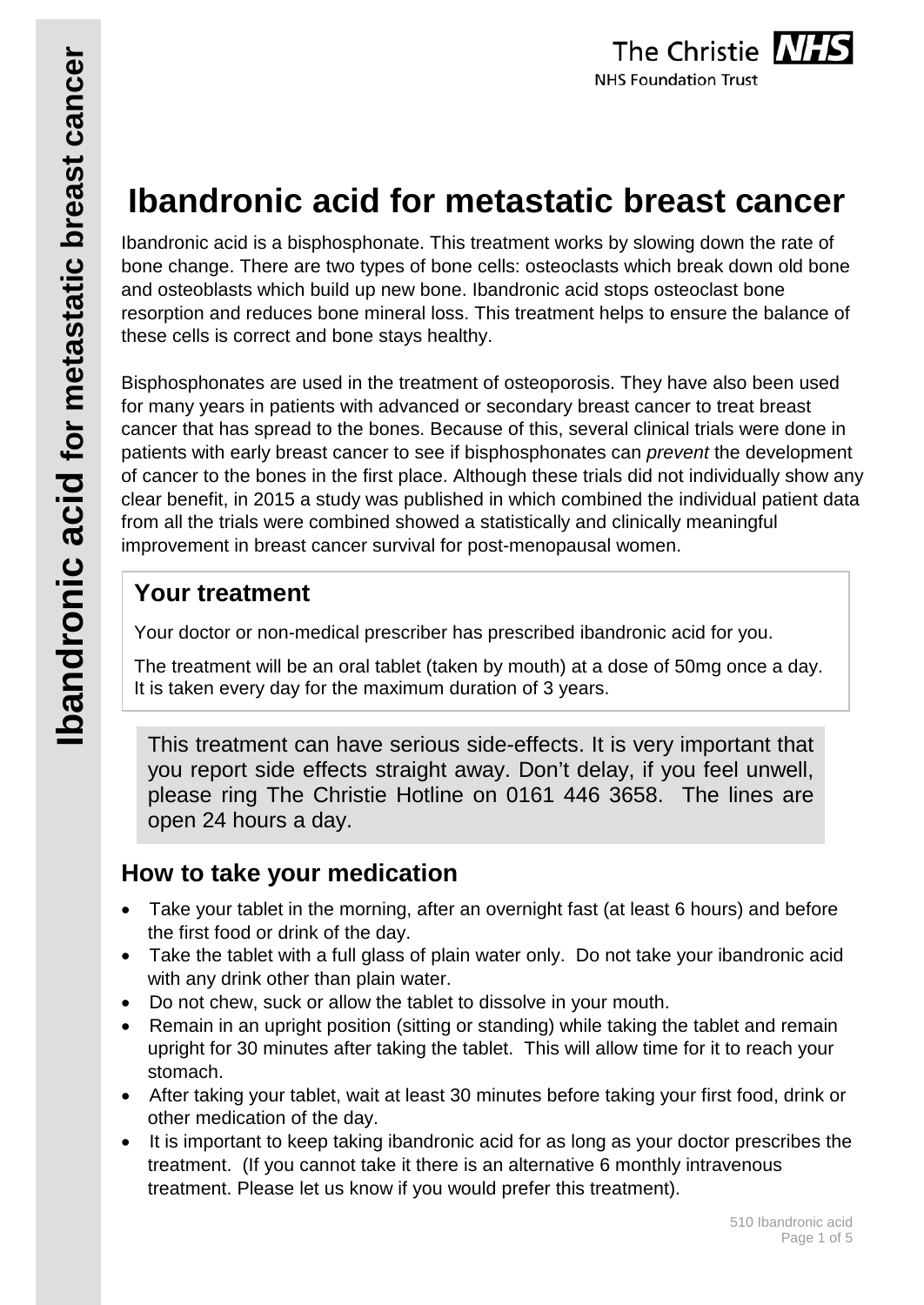# **Possible side effects**

This treatment can cause many different side effects. Some are more likely to occur than others. Everyone is different and not everyone gets all the side effects. Most side effects are usually temporary, but in some rare cases they can be life-threatening. It is important to tell your hospital doctor or nurse about any side effects so they can be monitored and, where possible, treated.

#### **Common side effects (more than 1 in 10)**

#### • **Indigestion and altered taste**

Some people may have mild symptoms of indigestion, such as acid reflux or heart burn. You may also have a strange taste and/or dry mouth. It is important to tell your doctor or nurse if you have these symptoms, so they can give you the appropriate counselling.

#### • **Low calcium levels in the blood**

Please tell your GP immediately if you have spasms, twitches, or cramps in your muscles, and/or numbness or tingling in your fingers, toes or around your mouth. You may have low levels of calcium in your blood**.** Your doctor will monitor this and can offer you treatment if this happens. However, you may be given calcium and vitamin D combination supplements as a preventative measure (after your baseline bloods have been checked) to ensure your calcium remains in the normal range. These will continue for the entire time you are on ibandronic acid.

#### **Uncommon side effects (less than 1 in 10)**

#### • **Flu-like symptoms**

Ibandronic acid may cause flu like symptoms such as fever, fatigue, weakness, drowsiness, headache, chills and aches in your muscles, joints and bones. In most cases you do not need any specific treatment and the symptoms should improve after a short time. However, taking paracetamol can be helpful with these symptoms.

#### • **Nausea and vomiting**

The severity of this varies from person to person but most people do not have a problem with nausea and vomiting. If you do have these symptoms please tell your GP.

#### • **Skin reactions**

A skin reaction is not very common. Some people may develop a rash and itching. If this happens please tell your doctor or nurse.

#### • **Changes in renal function**

You will have a blood test before commencing ibandronic acid and 6-12 monthly thereafter. This test is to ensure your corrected calcium and kidney function are within the normal range.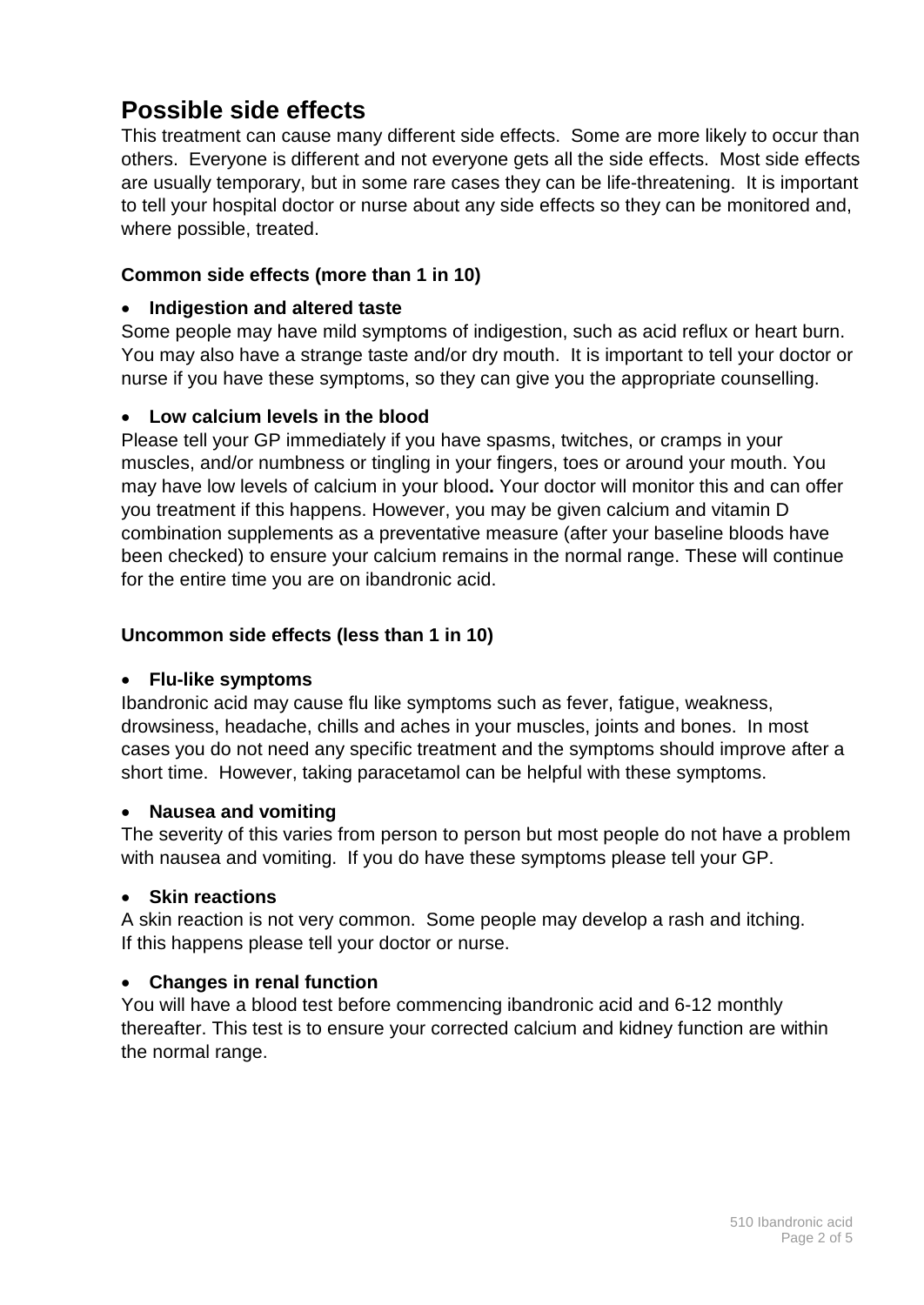#### **Rare side effects (less than 1 in 100)**

### • **Osteonecrosis of the jaw**

Very occasionally, a rare side effect can occur with ibandronic acid, when there is necrosis (a loss of bone) or a breakdown of the jaw bone. It is called osteo-necrosis of the jaw (ONJ) and can be a serious condition. Some of the symptoms are:

- pain, swelling or infection of the gums
- loosening of the teeth
- poor healing of the gums
- numbness or feeling of heaviness in the jaw

#### **Dental Guidance**

#### **What to do before commencing ibandronic acid**

It is essential that you have a dental examination with your dentist before you start treatment with ibandronic acid. If you need any dental work, this must be done **before** you start this treatment with ibandronic acid. Please refer to the 'Dental letter' for correspondence with a dentist.

#### **How to access an NHS dentist**

There is no need to register with a dentist in the same way as with a GP because you are not bound to a catchment area. Simply find a dental practice that's convenient for you, whether it's near your home or work, and phone them to see if there are any appointments available. If you do not have a regular dental practice or are new to the area, you can search for an NHS dentist near you on the NHS choices website.

#### **If you need any dental treatment while taking ibandronic acid**

While you are having treatment with ibandronic acid, you should try to avoid **invasive dental procedures** for example having teeth removed. For non-invasive procedures such as tooth fillings, please speak to your dentist or Christie contact.

If you do have to have teeth removed **while you are having treatment** with ibandronic acid or **soon after finishing treatment** with ibandronic acid, it is important to discuss this with the Christie adjuvant bisphosphonate service contact first. They may be able to offer advice on the most appropriate way to proceed.

#### **Dental health and check ups**

Try to keep your mouth clean and healthy at all times. You can continue to see your dentist for your normal, regular check-ups and cleaning (but not treatment). You can also see your dental hygienist. Show them this leaflet and the dental letter, as it is important that the dentist and dental hygienist know that you are receiving ibandronic acid.

#### **If you have any of the symptoms listed above or any other dental problems tell your Christie contact immediately**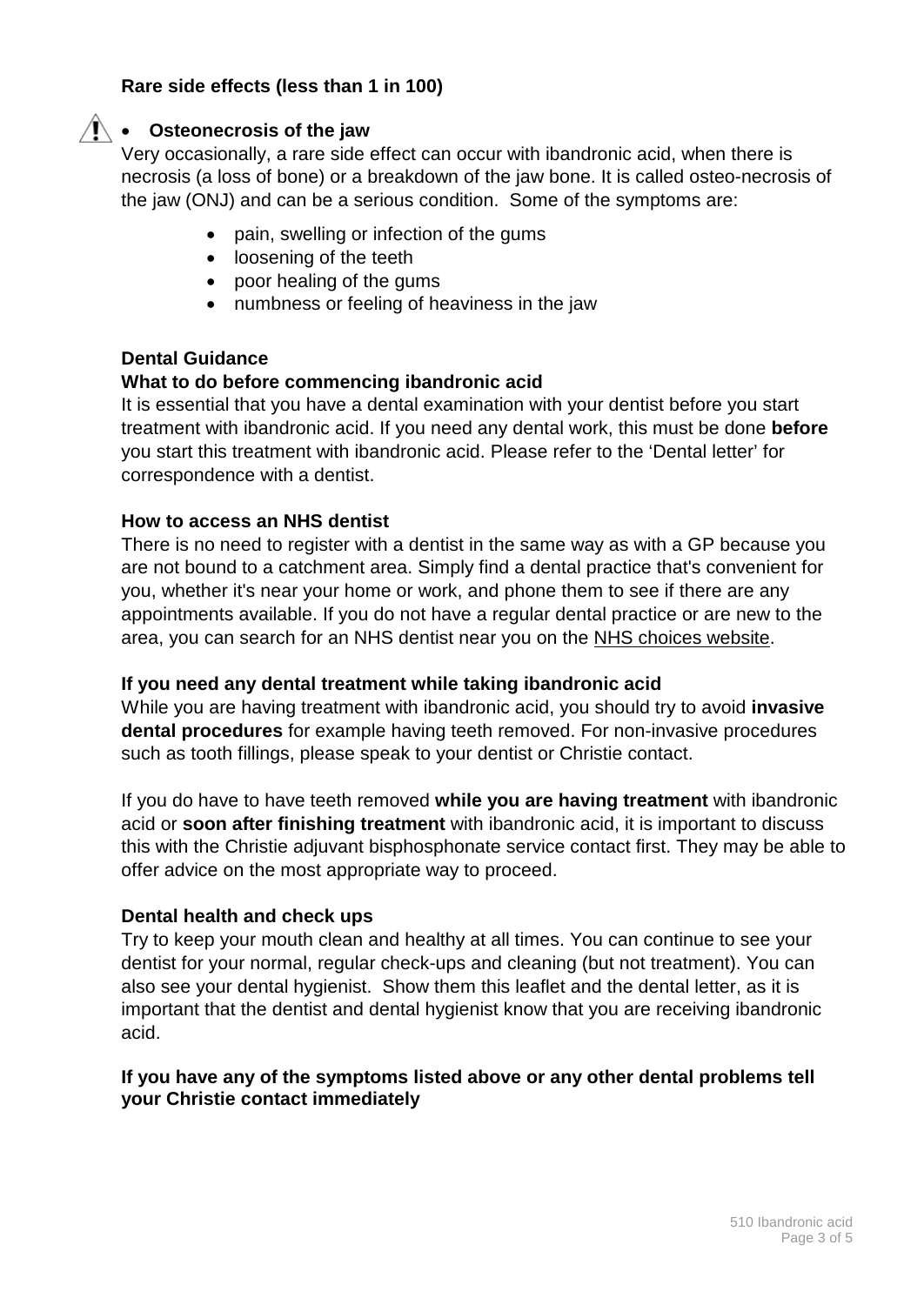#### **Very rare side effects (less than 1 in 10,000)**

#### • **Atypical fractures**

Unusual fractures of the hip bone have been reported in patients receiving bisphosphonates. This usually occurs after very long term treatment with a bisphosphonate for osteoporosis. Such fractures are not usually the result of trauma. Please report any unusual hip, groin or thigh pain developed whilst on treatment.

# **Late side effects**

With prolonged use of bisphosphonates some side effects may become evident only after a number of years. In reaching any decision with you about treatment, the potential benefit you receive from treatment will be weighed against the risks of serious long term side effects. If any of these problems specifically applies to you, the doctor will discuss these with you and note this on your consent form.

## **Contacts**

If you have any general questions or concerns about your treatment, please contact:

• Adjuvant Bisphosphonate Service: (to be advised of number)

For advice ring The Christie Hotline on **0161 446 3658** (24 hours)

Your Christie contact is: ............................................................

Your hospital number is: ...........................................................

Your IV community team is: .....................................................